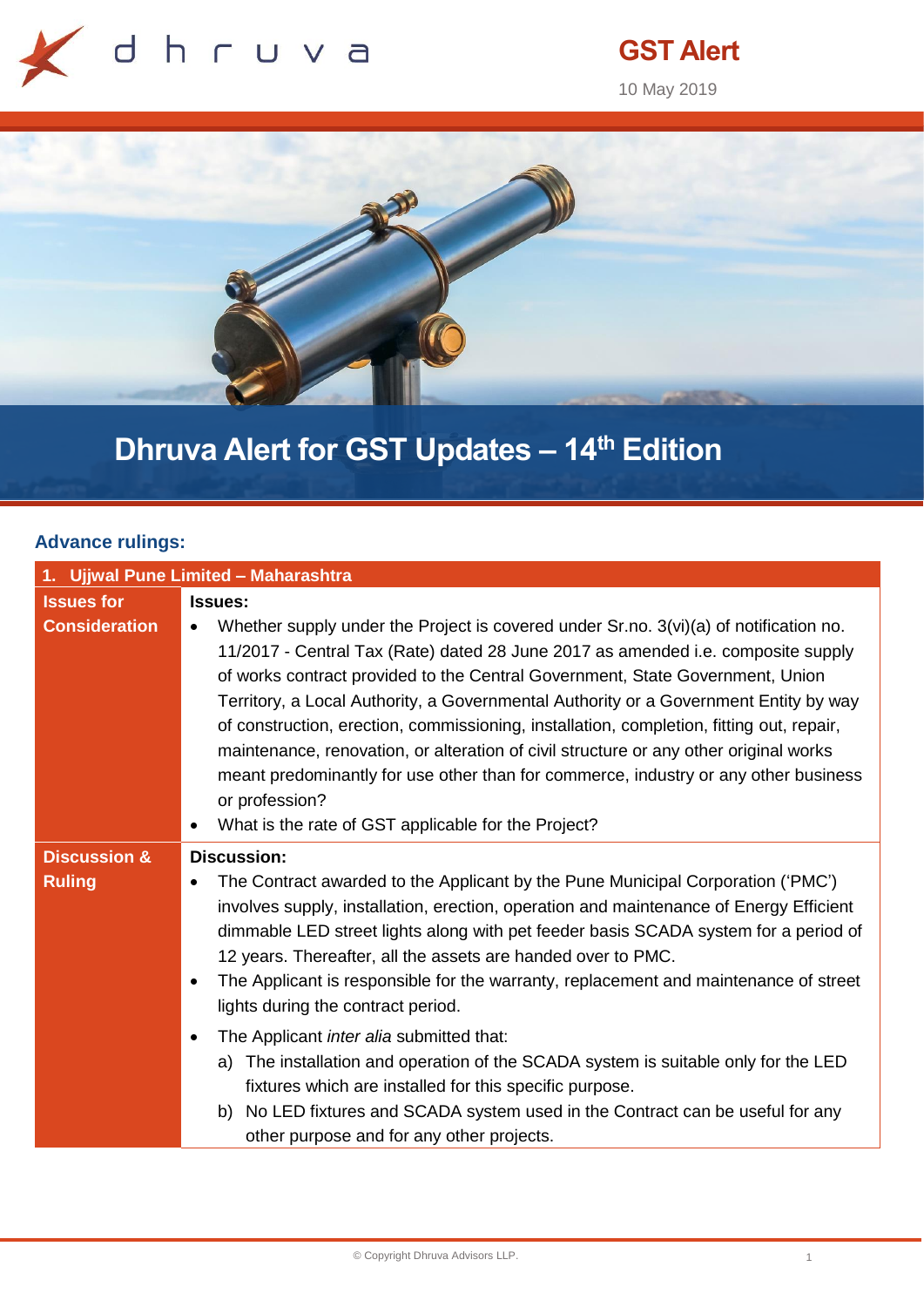

- c) There will be no commercial value except salvage value once the materials are removed from the Project.
- d) The Contract qualifies as a 'works contract' service as the materials including lights and other fixtures supplied become part of the immovable property and cannot be transferred without causing extensive damage to the property.
- Given the above, the Applicant contended that the Contract falls under Sr.no.3(vi)(a) of notification no. 11/2017 - Central Tax (Rate) dated 28 June 2017 as amended i.e. composite supply of works contract provided to the Central Government, State Government, Union Territory, a Local Authority, a Governmental Authority or a Government Entity by way of construction, erection, commissioning, installation, completion, fitting out, repair, maintenance, renovation, or alteration of civil structure or any other original works meant predominantly for use other than for commerce, industry or any other business or profession.
- The Authority held that the activity in question is a composite supply (with supply of LED Dimmable Street lights/ fixtures as principle supply) as defined under the GST Act, 2017 because:
	- a) The terms of the contract elucidate that the contract would involve more than two taxable supplies such as supply of LED Dimmable Street lights and fixtures, installation, commissioning, operation, etc.
	- b) The goods and services are supplied in conjunction with each other in the ordinary course of business.
- Further, it was observed that the parameters of a works contract as defined in subsection (119) of section 2 of the GST Act, 2017 were not fulfilled as:
	- a) There would be no transfer of assets and the assets would remain the property of the Applicant for 12 years.
	- b) In case of malfunction or if the LEDs/fixtures do not function, the Applicant would be responsible for changing them which implies that the fixtures can be replaced without any damage to the poles.
	- c) The Applicant was obliged to make the installations on electric poles without compromising on existing aesthetics, which further implies that removal or replacement of the lighting fixtures do not lead to damage.
	- d) The argument that LEDs / fixtures become immovable property because they are not useful for any other purpose does not hold good as the definition of an immovable property does not envisage the usefulness or non-usefulness of the property in question.

#### **Ruling:**

- Project will not be covered under Sr.no. 3(vi)(a) of notification no. 17/2017 Central Tax (Rate) dated 28 June 2017, as amended, as the said notification does not cover supply of goods.
- The Contract is taxable at 12% as supply of 'LED Lights or Fixtures including LED Lamps' which is covered under the Sub-Heading 9405 40 90 of the GST Tariff, 2017.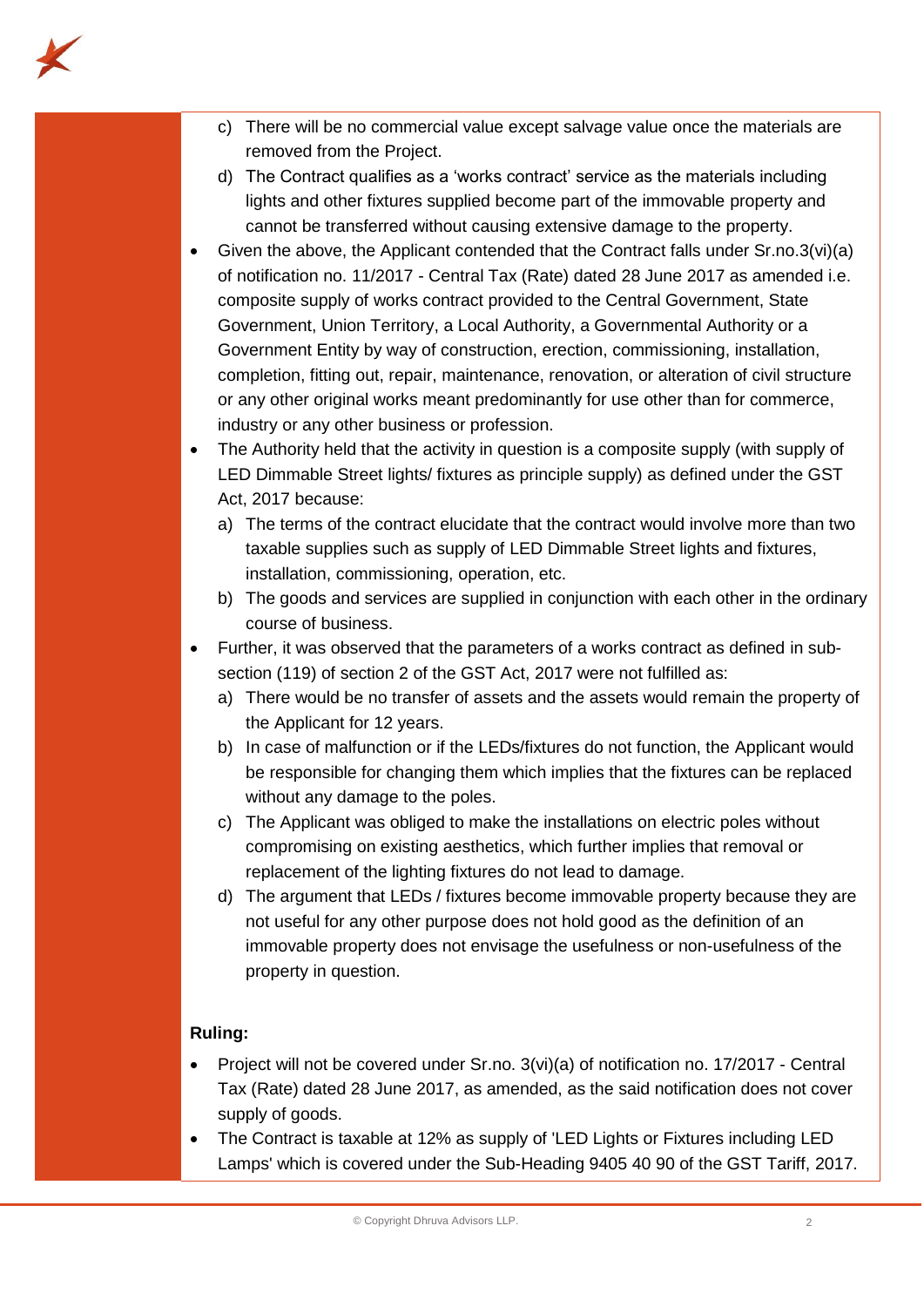

#### **Dhruva Comments / Observations**

• The question of immovability of goods is a contentious matter. Reliance is generally placed on the definitions of 'immovable property' contained in allied legislations such as the General Clauses Act, 1897 as well as the Transfer of Property Act, 1882. There are judicial precedents which state that if movement of a chattel requires dismantling and reassembling (causing substantial damage) or re-erecting at another place for use, then such chattel would be immovable in nature. Also, whether an article that is permanently fastened to anything attached to the earth would qualify as an 'immovable property' would also require ascertainment of both the intention as well as the factum of fastening from the facts and circumstances of each case (Triveni Engineering & Industries Ltd vs. CCE [(2000) 120 ELT 273 (SC)]) . The issue is all the more complex while analysing the applicability of such provisions in case of build-operate-transfer contracts. Oddly enough, though, the above ruling observes that there is no transfer of property in the assets for 12 years, it goes on to conclude that the contract results in a composite supply wherein the principal supply is the supply of goods.

• Further, this ruling is an addition to the advance ruling pronounced in the State of Odisha in the case of M/s Super Wealth Financial Enterprises (P) Ltd (later upheld by the Appellate Authority). The said ruling also mused on a similar issue and came to the conclusion that the activities undertaken by the applicant would not qualify as 'pure service'. The Appellant Authority very categorically held that activities carried out would qualify as supply of goods in terms of the provisions of Schedule II of the GST Act, 2017.

| 2. Rambagh Palace Hotels Private Limited - Rajasthan |                                                                                                 |  |  |
|------------------------------------------------------|-------------------------------------------------------------------------------------------------|--|--|
| <b>Issues for</b>                                    | <b>Issues:</b>                                                                                  |  |  |
| <b>Consideration</b>                                 | Whether GST paid on the following would be available as input tax credit ('ITC'):               |  |  |
|                                                      | building materials meant for repair of building;<br>а.                                          |  |  |
|                                                      | electrical/ sanitary fittings meant for repair of existing electrical/ sanitary fittings;<br>b. |  |  |
|                                                      | consumables meant for repair of existing furniture and fixtures;<br>c.                          |  |  |
|                                                      | labour supply where material and supervision are provided by the Applicant, for<br>d.           |  |  |
|                                                      | carrying out:                                                                                   |  |  |
|                                                      | repair of building;                                                                             |  |  |
|                                                      | repair of electrical installation and/ or sanitary fittings;                                    |  |  |
|                                                      | repair of existing furniture and fixtures;                                                      |  |  |
|                                                      | works contract services received for:<br>$\theta$ .                                             |  |  |
|                                                      | repair of building;                                                                             |  |  |
|                                                      | repair of electrical installation and/ or sanitary fittings;                                    |  |  |
|                                                      | repair of existing furniture and fixtures;                                                      |  |  |
|                                                      | f.<br>purchase of new ready to use furniture.                                                   |  |  |
| <b>Discussion &amp;</b>                              | <b>Discussion:</b>                                                                              |  |  |
| <b>Ruling</b>                                        | The Applicant is a hotelier and is required to undertake repair and maintenance of the          |  |  |
|                                                      | building and its components.                                                                    |  |  |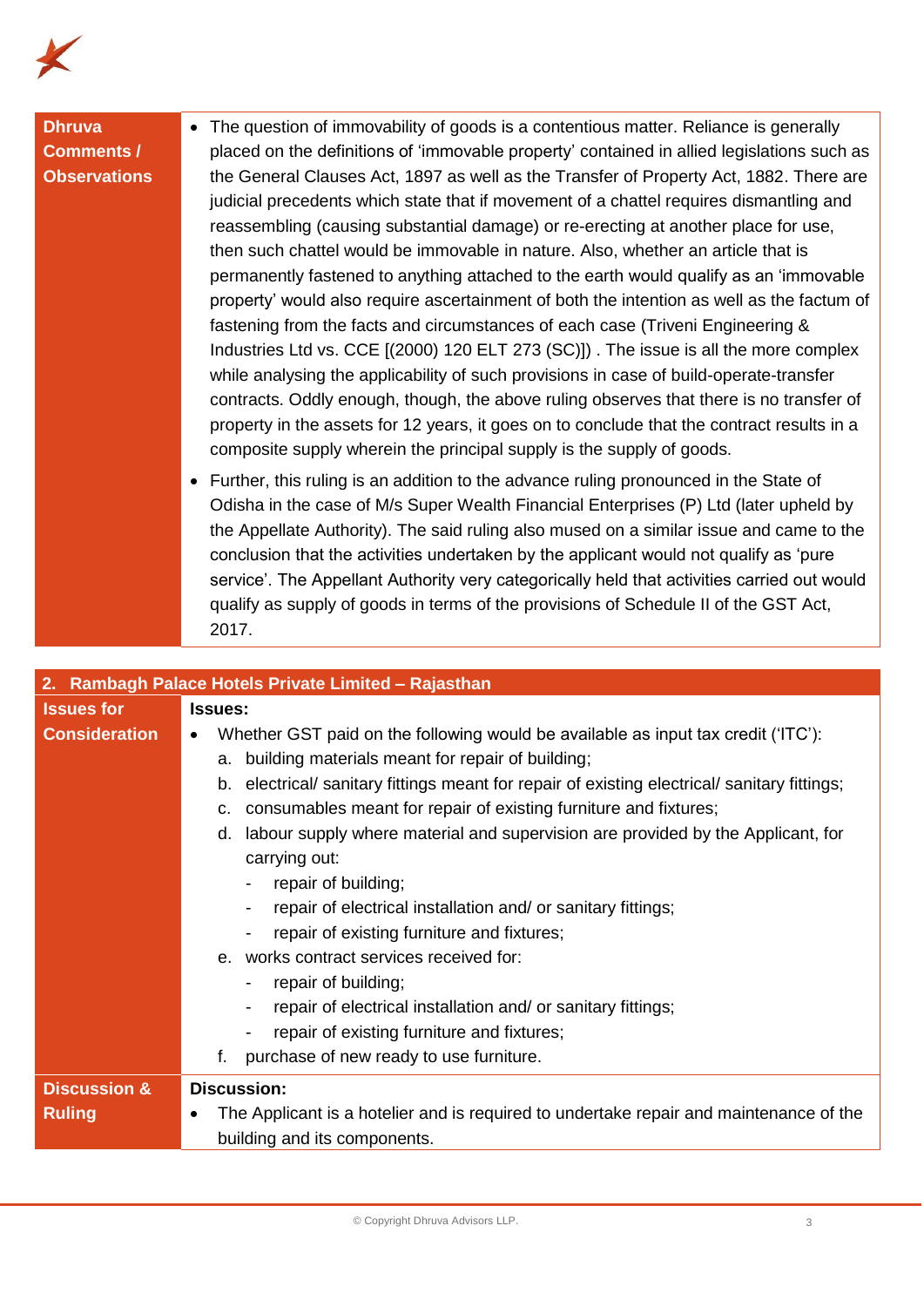

- The Applicant asserted that ITC in respect of repair and maintenance of the hotel building, furniture and fixtures, sanitary and other items will be available to him in accordance with provisions of section 17 of GST Act, 2017.
- The authority observed that ITC in general is not available for construction, reconstruction, renovation, addition, alteration or repair of an immovable property even when such goods or services or both are used in course or furtherance of business, the limiting factor being the extent of capitalisation.
- Accordingly, each scenario in relation to construction of immovable property was examined in light of the provisions contained in section 17 (5)(c) and 17(5)(d) of the GST Act, 2017 and the availability of the ITC was determined.
- It was also held that furniture and fixtures are not immovable property in most cases. In case, the furniture and fixtures are fixed or immobilised or considered as a part of construction activity of immovable nature, then the ITC will not be available to the extent of capitalisation of such goods and services.
- Further it was held that the Applicant can avail ITC of GST paid on purchase of new ready-to-use furniture such as chairs, etc. as per provisions mentioned in section 16 of the GST Act, 2017.

#### **Ruling:**

| Sr.<br>no. | Availability of ITC on GST paid on the following:                                                     | <b>Ruling</b>      |
|------------|-------------------------------------------------------------------------------------------------------|--------------------|
|            | building materials meant for repair of building<br>a                                                  | No - to the extent |
|            | electrical/ sanitary fittings meant for repair of existing<br>b<br>electrical/ sanitary fittings      | of capitalisation  |
|            | consumables meant for repair of existing furniture and<br>C<br>fixtures                               | Yes                |
|            | labour supply where material and supervision are provided by the Applicant, for<br>d<br>carrying out: |                    |
|            | repair of building                                                                                    | No - to the extent |
|            | repair of electrical installation and/ or sanitary fittings                                           | of capitalisation  |
|            | repair of existing furniture and fixtures                                                             | Yes                |
|            | works contract services received for:<br>e                                                            |                    |
|            | repair of building                                                                                    | No to the extent   |
|            | repair of electrical installation and/ or sanitary fittings                                           | of capitalisation  |
|            | repair of existing furniture and fixtures                                                             | Yes                |
| f          | purchase of new ready-to-use furniture                                                                | Yes                |
| $\bullet$  | This ruling affirms the provisions cited in the Act and provides clarity on the availability          |                    |
|            | of ITC in specified scenarios.                                                                        |                    |
|            |                                                                                                       |                    |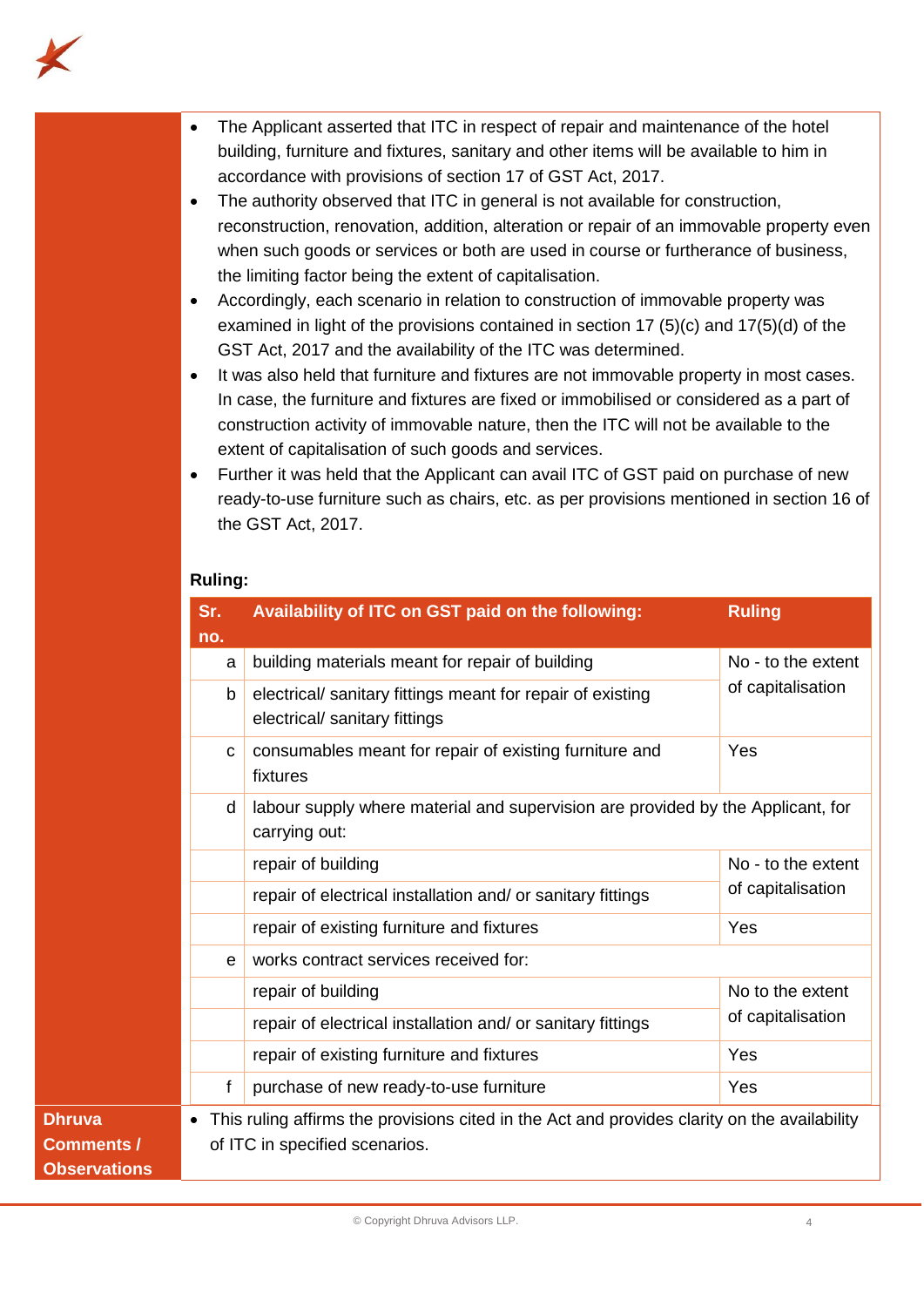

| 3. Puranik Construction Private Limited - Maharashtra     |                                                                                                                                                                                                                                                                                                                                                                                                                                                                                                                                                                                                                                                                                                                                                                                                                                                                                                                                                                                                                                                                                                                                                                                                                                                                                                                                                                                                                                                                                                                                                                                                                                                                                                        |  |  |  |
|-----------------------------------------------------------|--------------------------------------------------------------------------------------------------------------------------------------------------------------------------------------------------------------------------------------------------------------------------------------------------------------------------------------------------------------------------------------------------------------------------------------------------------------------------------------------------------------------------------------------------------------------------------------------------------------------------------------------------------------------------------------------------------------------------------------------------------------------------------------------------------------------------------------------------------------------------------------------------------------------------------------------------------------------------------------------------------------------------------------------------------------------------------------------------------------------------------------------------------------------------------------------------------------------------------------------------------------------------------------------------------------------------------------------------------------------------------------------------------------------------------------------------------------------------------------------------------------------------------------------------------------------------------------------------------------------------------------------------------------------------------------------------------|--|--|--|
| <b>Issue for</b>                                          | <b>Issues:</b>                                                                                                                                                                                                                                                                                                                                                                                                                                                                                                                                                                                                                                                                                                                                                                                                                                                                                                                                                                                                                                                                                                                                                                                                                                                                                                                                                                                                                                                                                                                                                                                                                                                                                         |  |  |  |
| <b>Consideration</b>                                      | Eligibility under notification 01/2018-Central Tax (Rate) dated 25 January 2018 which<br>$\bullet$<br>provides for concessional rate of GST at 12% on supply of works contract service in<br>respect of Original Works pertaining to construction of a low cost house in an<br>Affordable Housing Project ('AHP')                                                                                                                                                                                                                                                                                                                                                                                                                                                                                                                                                                                                                                                                                                                                                                                                                                                                                                                                                                                                                                                                                                                                                                                                                                                                                                                                                                                      |  |  |  |
| <b>Discussion &amp;</b>                                   | <b>Discussion:</b>                                                                                                                                                                                                                                                                                                                                                                                                                                                                                                                                                                                                                                                                                                                                                                                                                                                                                                                                                                                                                                                                                                                                                                                                                                                                                                                                                                                                                                                                                                                                                                                                                                                                                     |  |  |  |
| <b>Ruling</b>                                             | The Applicant/ Contractor proposes to enter into a contract with a Developer for<br>$\bullet$<br>construction of a residential project.<br>The Applicant has submitted an architect's certificate certifying that 98.5% sq. mtrs. of<br>٠<br>the Floor Space Index ('FSI') will be consumed for flats having carpet area below 60<br>sq. mtrs.<br>Thus, the Applicant has opined that their project falls under the definition of 'Affordable<br>Housing' as mentioned in the notification issued by Government of India, Ministry of<br>Finance, Department of Economic Affairs vide F. No. 13/6/2009-INF, dated the 30<br>March 2017 ('DEA notification').<br>The Authority observed that the DEA notification has inter alia defined 'Affordable<br>$\bullet$<br>Housing' as a housing project using at least 50% of the Floor Area Ratio ('FAR')/ FSI<br>for dwelling units with a carpet area of not more than 60 sq. mtrs. and 'Carpet Area'<br>shall have the same meaning as assigned to it in section 2(k) of the Real Estate<br>(Regulation and Development) Act, 2016.<br>Also, a clarification was issued by the Government vide F.No. 354/52/2018-TRU,<br>٠<br>Government of India Ministry of Finance Department of Revenue (TRU) dated 7 May<br>2018 stating that low cost houses up to a carpet area of 60 sq. mtrs. per house in an<br>AHP, which has been given infrastructure status under the DEA notification attracts<br>concessional GST of 8%. Further, the builder/ developer shall determine whether the<br>housing project qualifies as an AHP as per the definition of affordable housing given in<br>the DEA notification. No certificate from any authority is required. |  |  |  |
|                                                           | <b>Ruling:</b>                                                                                                                                                                                                                                                                                                                                                                                                                                                                                                                                                                                                                                                                                                                                                                                                                                                                                                                                                                                                                                                                                                                                                                                                                                                                                                                                                                                                                                                                                                                                                                                                                                                                                         |  |  |  |
|                                                           | The contention of Applicant was upheld based on a combined reading of the above<br>clarification, DEA notification and the Notification 01/2018-Central Tax (Rate) dated 25<br>January 2018.                                                                                                                                                                                                                                                                                                                                                                                                                                                                                                                                                                                                                                                                                                                                                                                                                                                                                                                                                                                                                                                                                                                                                                                                                                                                                                                                                                                                                                                                                                           |  |  |  |
|                                                           | It was also clarified that that entry (v) (da) of notification $01/2018$ supra nowhere<br>$\bullet$<br>restricts the benefit to a 'Developer' only. The entry is qua the supply of service and<br>not qua the person.                                                                                                                                                                                                                                                                                                                                                                                                                                                                                                                                                                                                                                                                                                                                                                                                                                                                                                                                                                                                                                                                                                                                                                                                                                                                                                                                                                                                                                                                                  |  |  |  |
| <b>Dhruva</b><br><b>Comments /</b><br><b>Observations</b> | This ruling elucidates the reliance placed on notifications issued by governing bodies<br>$\bullet$<br>other than GST authorities for interpretation of terms not defined under the GST Act,<br>2017. For the real estate sector, heavy reliance has been placed on the GST<br>regulations, on allied laws and regulations to interpret various terms and the scope of<br>the various levies and exemptions.                                                                                                                                                                                                                                                                                                                                                                                                                                                                                                                                                                                                                                                                                                                                                                                                                                                                                                                                                                                                                                                                                                                                                                                                                                                                                           |  |  |  |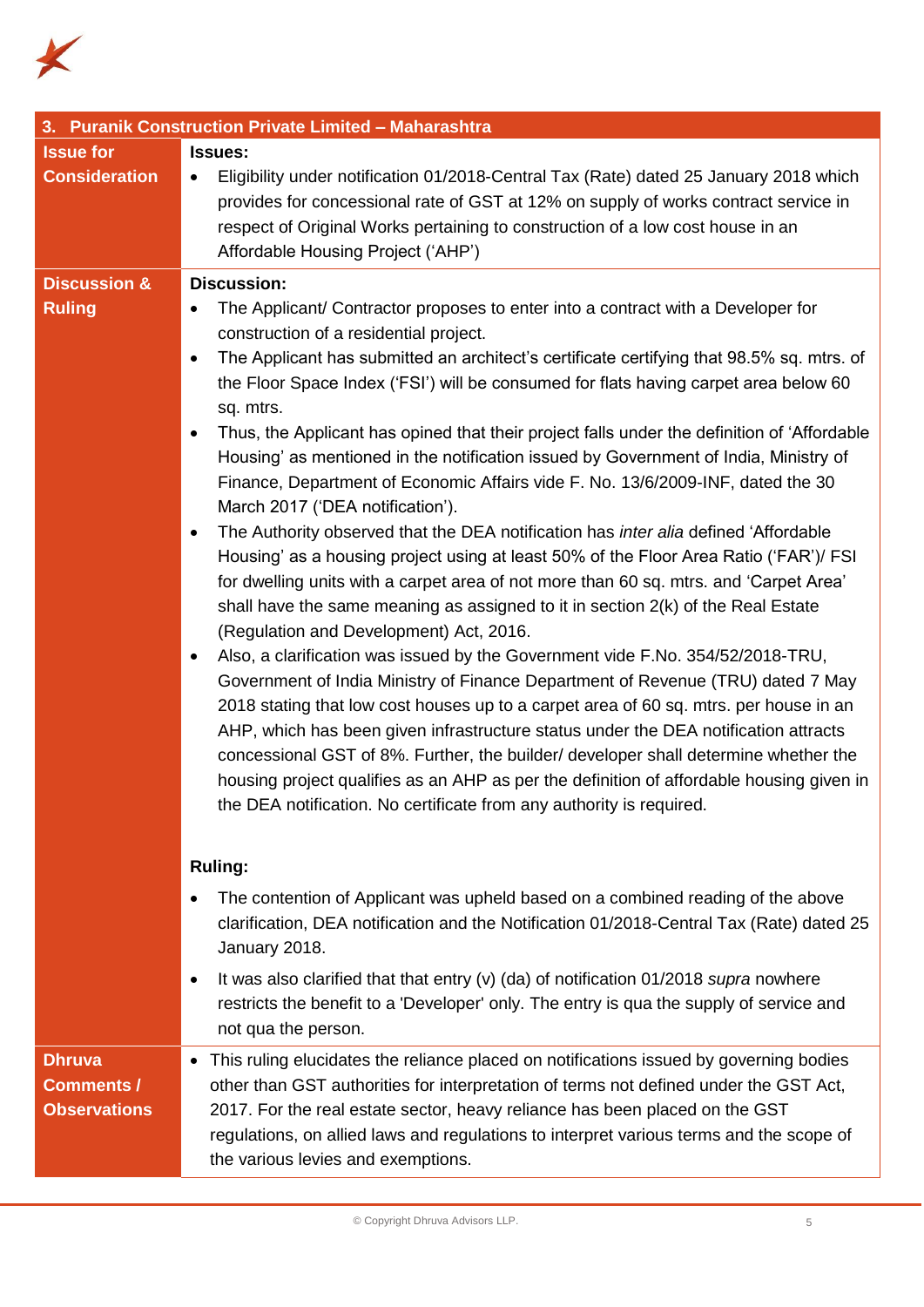

| 4. Siemens Limited - Maharashtra |                                                                                                                                                                           |  |  |  |
|----------------------------------|---------------------------------------------------------------------------------------------------------------------------------------------------------------------------|--|--|--|
| <b>Issue for</b>                 | • Whether the freight charges recovered from the customer without the issuance of a                                                                                       |  |  |  |
| <b>Consideration</b>             | consignment note will be eligible for exemption from GST in terms of Sr. no. 18 of                                                                                        |  |  |  |
|                                  | notification no. 12/2017 - Central Tax (Rate) dated 28 June 2017.                                                                                                         |  |  |  |
| <b>Discussion &amp;</b>          | <b>Discussion:</b>                                                                                                                                                        |  |  |  |
| <b>Ruling</b>                    | • One of the major PSUs has awarded a Contract to the Joint Venture ('JV') which                                                                                          |  |  |  |
|                                  | includes the supply of equipment and services both on an off-shore and on-shore basis                                                                                     |  |  |  |
|                                  | (the overall contract was broken into six contracts). The Applicant, being the associate                                                                                  |  |  |  |
|                                  | of the JV, is required to supply equipment and also certain services such as                                                                                              |  |  |  |
|                                  | transportation, insurance, installation charges and training charges for the said                                                                                         |  |  |  |
|                                  | equipment, i.e., two out of the six contracts.                                                                                                                            |  |  |  |
|                                  | • The Applicant will engage local transporters who are issuing consignment notes along                                                                                    |  |  |  |
|                                  | with invoices, on which GST liability is being discharged under the reverse charge                                                                                        |  |  |  |
|                                  | mechanism by the Applicant for providing transportation service to the customer.                                                                                          |  |  |  |
|                                  | The Applicant stated that the transportation charges billed by them are exempt from<br>$\bullet$                                                                          |  |  |  |
|                                  | GST in terms of notification <i>supra</i> primarily on the following grounds:                                                                                             |  |  |  |
|                                  | Since the Applicant is not issuing a consignment note on supply of transportation<br>a)                                                                                   |  |  |  |
|                                  | services under the contract, it will not qualify as a goods transport agency ('GTA')                                                                                      |  |  |  |
|                                  | and is therefore eligible for exemption.                                                                                                                                  |  |  |  |
|                                  | The Applicant has duly discharged GST on transportation charges levied by local<br>b)                                                                                     |  |  |  |
|                                  | transporters under reverse charge mechanism and has not claimed input tax credit                                                                                          |  |  |  |
|                                  | on such services, assuming that the subsequent charge of the transportation costs                                                                                         |  |  |  |
|                                  | from the customer will not be subject to GST.                                                                                                                             |  |  |  |
|                                  | The Applicant submitted that the activity performed is a simpliciter supply of specific<br>C)                                                                             |  |  |  |
|                                  | equipment and pure services which does not result in any immovable property,                                                                                              |  |  |  |
|                                  | hence the activities cannot be treated as a supply of works contract service.                                                                                             |  |  |  |
|                                  | The Applicant is executing two separate contracts and therefore the activities are<br>d)                                                                                  |  |  |  |
|                                  | independent supplies of goods and services and therefore cannot be regarded as                                                                                            |  |  |  |
|                                  | one single contract. The mere presence of a cross fall breach clause in the two                                                                                           |  |  |  |
|                                  | contracts does not alter the nature of the contracts with regard to composite supply.                                                                                     |  |  |  |
|                                  | The Authority observed the following with respect to the contracts executed by the JV                                                                                     |  |  |  |
|                                  | (including that of the Applicant):                                                                                                                                        |  |  |  |
|                                  | The contracts are inter-dependent and the Contract makes it abundantly clear that<br>a)                                                                                   |  |  |  |
|                                  | notwithstanding the breakup of the contract price, the Contract shall at all times be<br>construed as a single source responsibility. Any breach in any part of the First |  |  |  |
|                                  |                                                                                                                                                                           |  |  |  |
|                                  | Contract shall be treated as a breach of the Second Contract, and vice-versa.<br>The scope of work in the Contract (six contracts in total) entered into with JV<br>b)    |  |  |  |
|                                  | includes the installation, civil works, testing and commissioning of the supplied plant                                                                                   |  |  |  |
|                                  | and equipment.                                                                                                                                                            |  |  |  |
|                                  | When considering the overall Contract, including the part which is executed by the<br>C)                                                                                  |  |  |  |
|                                  | Applicant, it was noted that the overall Contract it is awarded on a turnkey basis                                                                                        |  |  |  |
|                                  |                                                                                                                                                                           |  |  |  |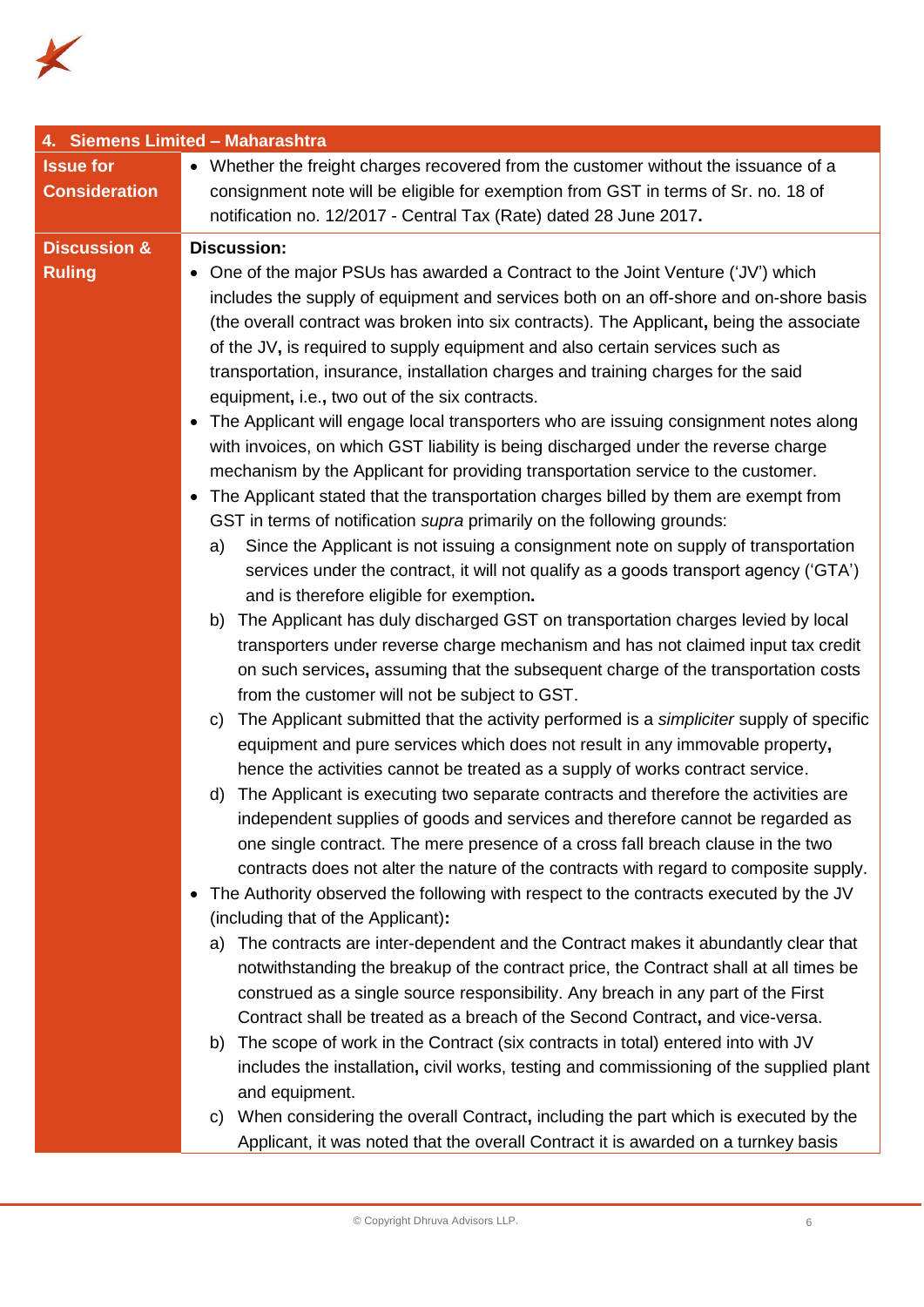

|                     | and are in the nature of composite supply of works contract service and would be<br>taxable at 18%.                                                                                                                                                                        |
|---------------------|----------------------------------------------------------------------------------------------------------------------------------------------------------------------------------------------------------------------------------------------------------------------------|
|                     | <b>Ruling:</b><br>• Since the services are rendered as part of the overall Contract which partakes the<br>nature of works contract, and thus the freight charges recovered by the Applicant will<br>not be eligible for exemption from GST in terms of notification supra. |
| <b>Dhruva</b>       | The Authority has concluded that the separate contracts, which are interlinked by virtue                                                                                                                                                                                   |
| <b>Comments /</b>   | of the cross fall breach clause, will constitute a single contract given that the overall                                                                                                                                                                                  |
| <b>Observations</b> | Contract is classified as a supply of works contract service. The ruling is in line with the                                                                                                                                                                               |
|                     | principles laid down by the Hon'ble Supreme Court in Indure Limited vs. CTO (2010 (9)                                                                                                                                                                                      |
|                     | SCC 461). However, the mere presence of a cross fall breach clause should not                                                                                                                                                                                              |
|                     | automatically lead them to a conclusion on the composite nature of the contract. The                                                                                                                                                                                       |
|                     | tests that need to be satisfied are whether the said activities are naturally bundled in                                                                                                                                                                                   |
|                     | the ordinary course of business. In this instance, the scope of work in the contract with                                                                                                                                                                                  |
|                     | the JV covered within its ambit installation, including civil works and hence the overall                                                                                                                                                                                  |
|                     |                                                                                                                                                                                                                                                                            |
|                     | contract, (including the part executed by the Applicant) was considered to be a supply                                                                                                                                                                                     |
|                     | of works contract service by the JV. Therefore, the benefit of a notification of                                                                                                                                                                                           |
|                     | exemption, which seeks to exempt services in relation to transportation provided by any                                                                                                                                                                                    |
|                     | person other than a GTA or Courier Agency, cannot be extended to the Applicant on                                                                                                                                                                                          |
|                     | the basis that the overall contract is a composite supply of works contract service.                                                                                                                                                                                       |

### **Circular:**